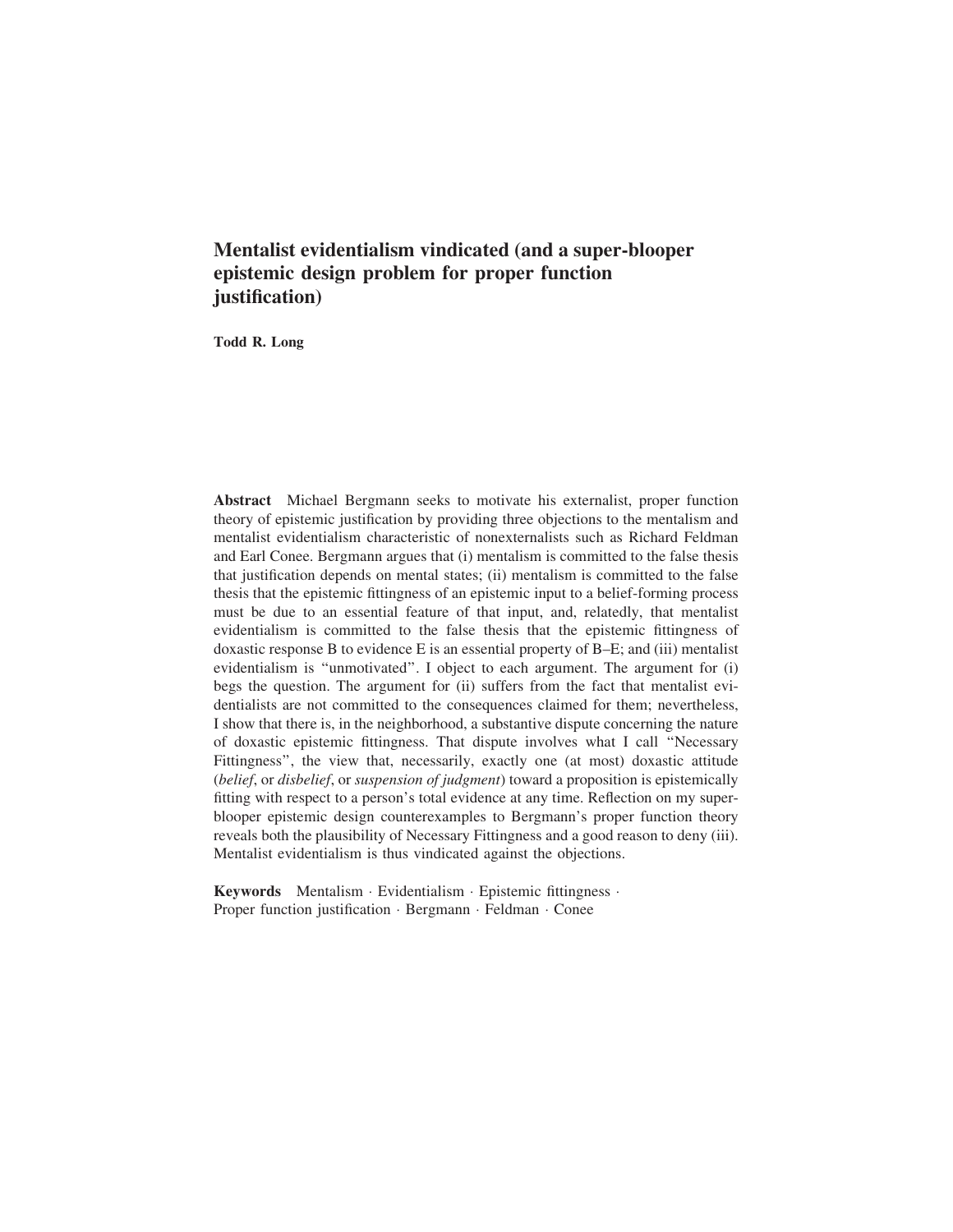In his book, Justification Without Awareness, Michael Bergmann (2006)<sup>1</sup> argues that epistemic externalism about epistemic justification is theoretically preferable to any nonexternalism.<sup>2</sup> Toward this end, he seeks to motivate our interest in his externalist, proper function theory of epistemic justification, by providing objections to leading nonexternalist epistemic theories. Notably, he makes three objections to what he calls *CF-mentalism*, which is essential not only to the evidentialist view of epistemic justification endorsed by Earl Conee and Richard Feldman (2004a, 2008) but also to the vast majority of nonexternalist theories of epistemic justification. Thus, Bergmann's objections to CF-mentalism threaten a broad swath of traditional epistemic theories.

I argue that none of the three objections provides good reason to deny CF-mentalism; thus, the objections provide no good reason to favor externalism over nonexternalism. Finally, I provide a counterexample to Bergmann's own externalist theory. Since reflection on the example also reveals substantial assets of CF-mentalism and versions of evidentialism, the combination of the example and my defense of CF-mentalism provides reason to prefer theories committed to CF-mentalism over Bergmann's externalist theory of justification.

# 1 On Bergmann's first objection

According to CF-mentalism (hereafter, mentalism), all the factors that contribute to epistemic justification (hereafter, justification) are in a person's mind. Conee and Feldman (2004b, p. 56) point out its two essential theses: (S) and (M):

S: ''The justificatory status of a person's doxastic attitudes strongly supervenes on the person's occurrent and dispositional mental states, events, and conditions''; and,

M: ''If any two possible individuals are exactly alike mentally, then they are alike justificationally, e.g., the same beliefs are justified for them to the same extent''.

Bergmann's first objection to mentalism<sup>3</sup> is as follows: (S & M) commits one to the mistaken thesis that

A: mental states are the only sorts of things that can be appropriate epistemic inputs to our belief-forming processes. (2006, p. 63)

<sup>&</sup>lt;sup>1</sup> Chapters 7 and 8 are excellent additions to the literature concerning dialectical disputes between epistemic internalists and externalists. For critical discussion, see Rogers and Matheson (2009).

<sup>&</sup>lt;sup>2</sup> Although Bergmann (2006, pp. 55–7) claims that there are nonexternalist epistemic theories (including that of Conee and Feldman) that are neither internalist nor externalist, I'll use ''nonexternalist'' to mean any theory of epistemic justification that is not an externalist theory.

<sup>&</sup>lt;sup>3</sup> Bergmann (2006, p. 48) converts Conee and Feldman's description of mentalism into a form he finds amenable to doxastic justification, which is his subject: ''A belief's justification is a function solely of (i) which mental states the subject is in and (ii) which mental states of the subject the belief is based on. (i.e., if two possible subjects are exactly alike mentally and in terms of which of their mental states their beliefs are based on, then they are exactly alike justificationally)''.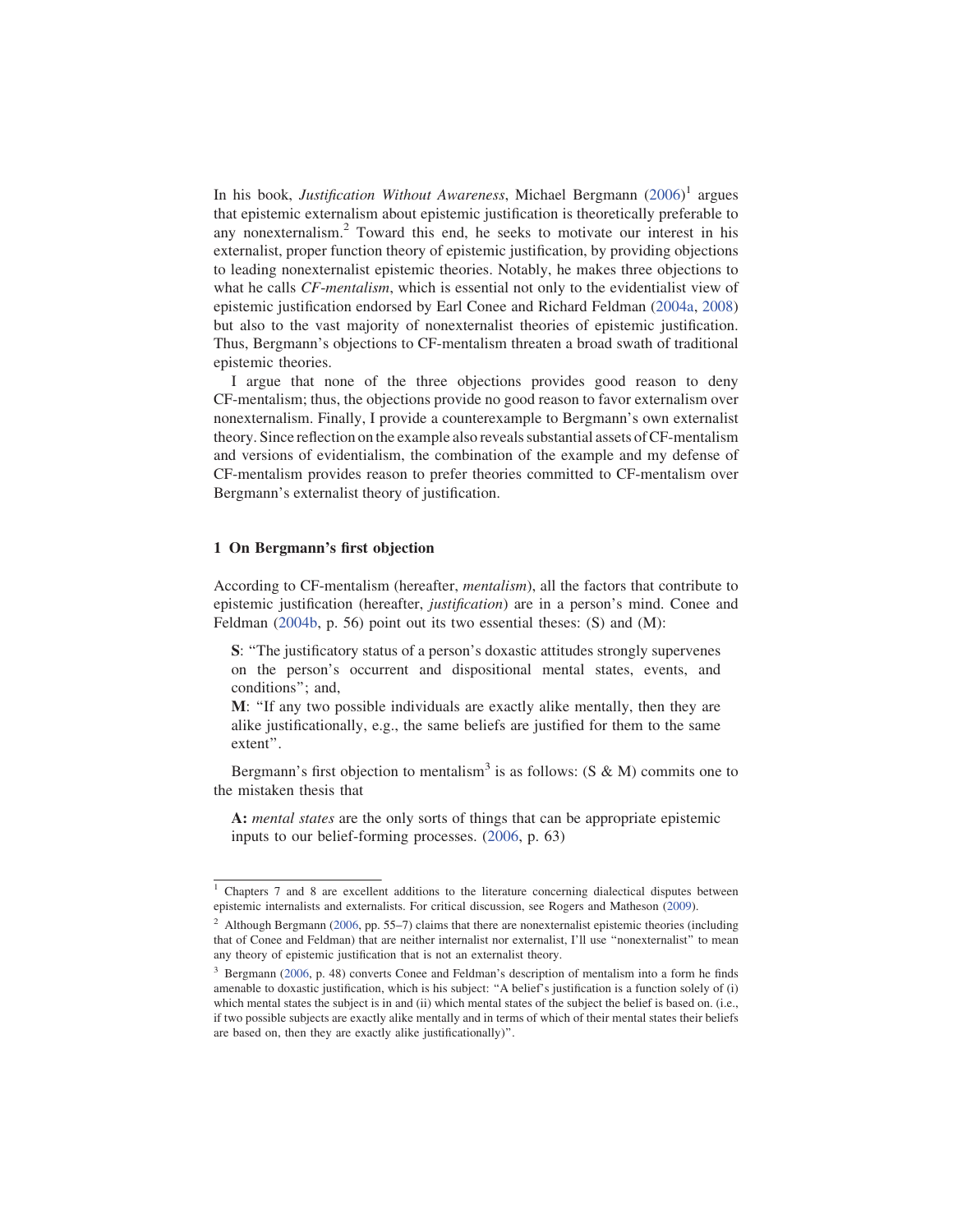Bergmann's reason for thinking that (A) is mistaken is his intuitive judgment about a type of case:

… many externalists will be inclined to think it is possible for God, if he exists, to reveal things to us (thereby giving us justified beliefs in the truths so revealed) by directly causing beliefs in us, without the causal intermediation of other mental states. My rejection of the mentalist answer … [A] is based on this very line of thought. It just seems, intuitively, that such divinely caused beliefs could be justified. Hence, it seems intuitively that the mentalist answer … [A] is mistaken.

The divine revelation example is a convenient one mainly because it is easy to make clear that there are no mental states that are mediating causes of the belief: God simply causes the belief in us directly. $4$  (2006, pp. 63–4)

I suppose that some epistemic externalists would agree with Bergmann's judgment but quite a few would not. Consider attempts by some externalists to deny that BonJour's Norman the Clairvoyant—who has beliefs produced by a reliable clairvoyant process—has justified clairvoyant beliefs<sup>5</sup>; and, consider the huge percentage of epistemic internalists (including some who think that religious beliefs can be epistemically justified) who would disagree. Bergmann (2006, p. 64) concedes that his objection to thesis (A) is persuasive only to non-mentalists; and, his intuitive judgment of the example (and another like it)<sup>6</sup> is the *only* reason he offers against (A). Notably, that judgment is a minority judgment among epistemologists. Furthermore, from the perspective of what we might call the non-skeptical tradition—which is the perspective that Bergmann takes in his book—all the uncontroversial cases of justified belief involve mental-state inputs. So, if we are going to rely merely on intuitive judgments—as Bergmann does on

<sup>4</sup> Bergmann's commentary suggests that mentalism is committed to the following: necessarily, doxastically justified beliefs are *caused* by mental states. Not so: Feldman and Conee require basing but do not say that the basing must be causal. Nevertheless, as Kevin McCain pointed out to me, Bergmann's objection doesn't depend on the causal claim: the main dispute is whether mental states are necessary for justification.

<sup>5</sup> See BonJour (1985, p. 41). My point is not that such externalists will necessarily think that the two cases stand or fall together; rather, some externalists seem keen to place restrictions on which reliable causal processes are epistemically appropriate, and divine revelation (in the absence of anything mental such as a sense of the divine) is surely among the controversial ones.

Commenting on cases of reliable clairvoyants, Bergmann (2006, p. 141) says that, if we stipulate that their faculties are functioning properly, ''… we have to admit that their clairvoyant beliefs are no more strange than our a priori or memory or perceptual beliefs''. But, that is false, since clairvoyant beliefs are ones that just pop into a person's head helter-skelter, whereas the other kinds are typically related to common experiences (namely, seeing-the-truth experiences, memory experiences, and perceptual experiences, respectively).

<sup>6</sup> Bergmann's other example: ''Imagine alien cognizers who form the belief that there is water nearby via a belief-forming process that bypasses their other mental states. Suppose, for example, that water in the environment of these aliens causes in them the belief that there is water nearby, without using any other mental states as intermediate causes of those beliefs. And suppose, furthermore, that these beliefs are not only reliably formed but also formed in accord with what counts as proper function for these cognizers'' (2006, p. 64). As I point out in the text, Bergmann himself thinks that reliable belief formation is unnecessary for justification; and, if you think that the proper function mentioned in the example makes a difference, see my counterexample in Sect. 2.5.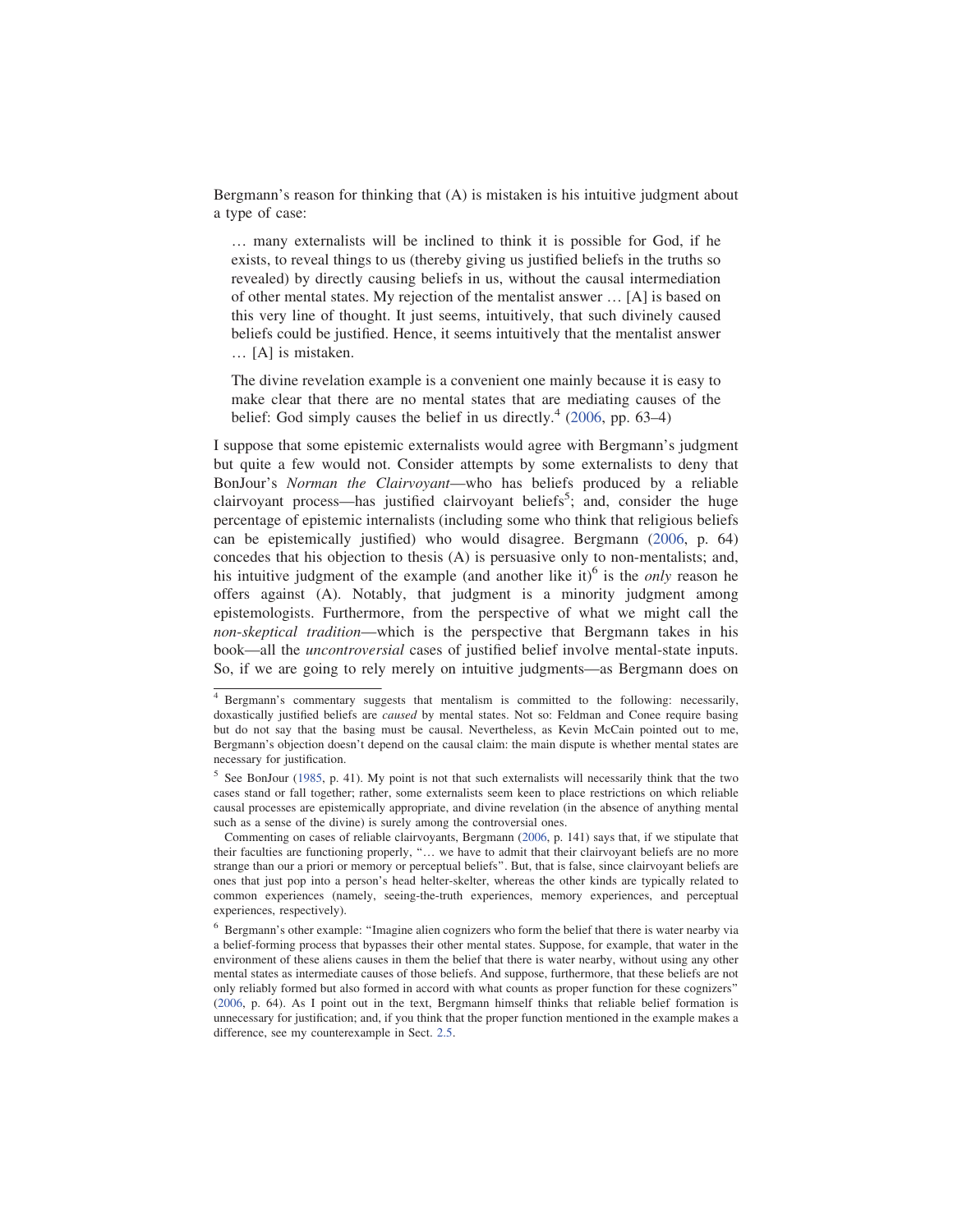this issue—then the majority view of the example and intuitive judgments of uncontroversial cases provide modest reason to favor (A) over its denial. So, the objection to mentalism fails.

# 2 On Bergmann's second objection

Issues central to the second objection motivate the bulk of Bergmann's criticism of mentalism and mentalism-entailed evidentialism. Bergmann (2006, pp. 52, 63, 113) argues that endorsing mentalism commits one to the mistaken thesis that

**B**: the *epistemic fittingness* of any input to our belief-forming processes must be due to an essential feature (rather than a contingent feature) of that input.

His big-picture objection to thesis (B): Bergmann's own externalist, proper function theory of justification (hereafter, proper function justification) preserves the theoretical assets of mentalism and Feldman-Conee-style evidentialism illustrated by certain examples, $\frac{7}{1}$  but, unlike mentalism, proper function justification allows the epistemic appropriateness of an input to be a contingent feature of it; thus, he argues, mentalism has no theoretical advantage over proper function justification; and, since proper function justification—which entails the denial of (B)—jibes better with some intuitive epistemic evaluations with respect to some other examples than does mentalism, proper function justification is theoretically preferable.

# 2.1 Why mentalists are not committed to (B) as characterized

Before considering those other examples, it would be helpful to consider what Bergmann is charging mentalists as holding. I take it that Bergmann has us consider thesis (B) in the interest of isolating the simplest feature of what it is that he wants to criticize about mentalism. But, there is trouble here, for mentalists are not committed to (B) as Bergmann characterizes it. We will need to do some sorting to discover just how it is that the examples Bergmann uses reveal what he finds objectionable about mentalism. To make sense of the examples we will later evaluate, we need to understand how Bergmann's criticisms rely on some claims about design plans for belief-formation.

Bergmann draws our attention to two possible ''design plans'', where a design plan is the complete description of the natural way of functioning for a cognizer.<sup>8</sup> According to ''the human design plan'', cognizers function properly when they form belief **B1**: there is a smallish hard round object in my hand, as an unlearned causal response to having "main evidence" ME1: tactile sensations of the type you experience when you grab a billiard ball. According to ''design plan B'', cognizers function properly when they form belief B1 as an unlearned causal response to

<sup>7</sup> That is, proper function justification implies the same, correct epistemic evaluations with respect to examples that Feldman and Conee use to illustrate the merits of their view.

<sup>8</sup> In this section I summarize relevant parts of Bergmann (2006, Chap. 5).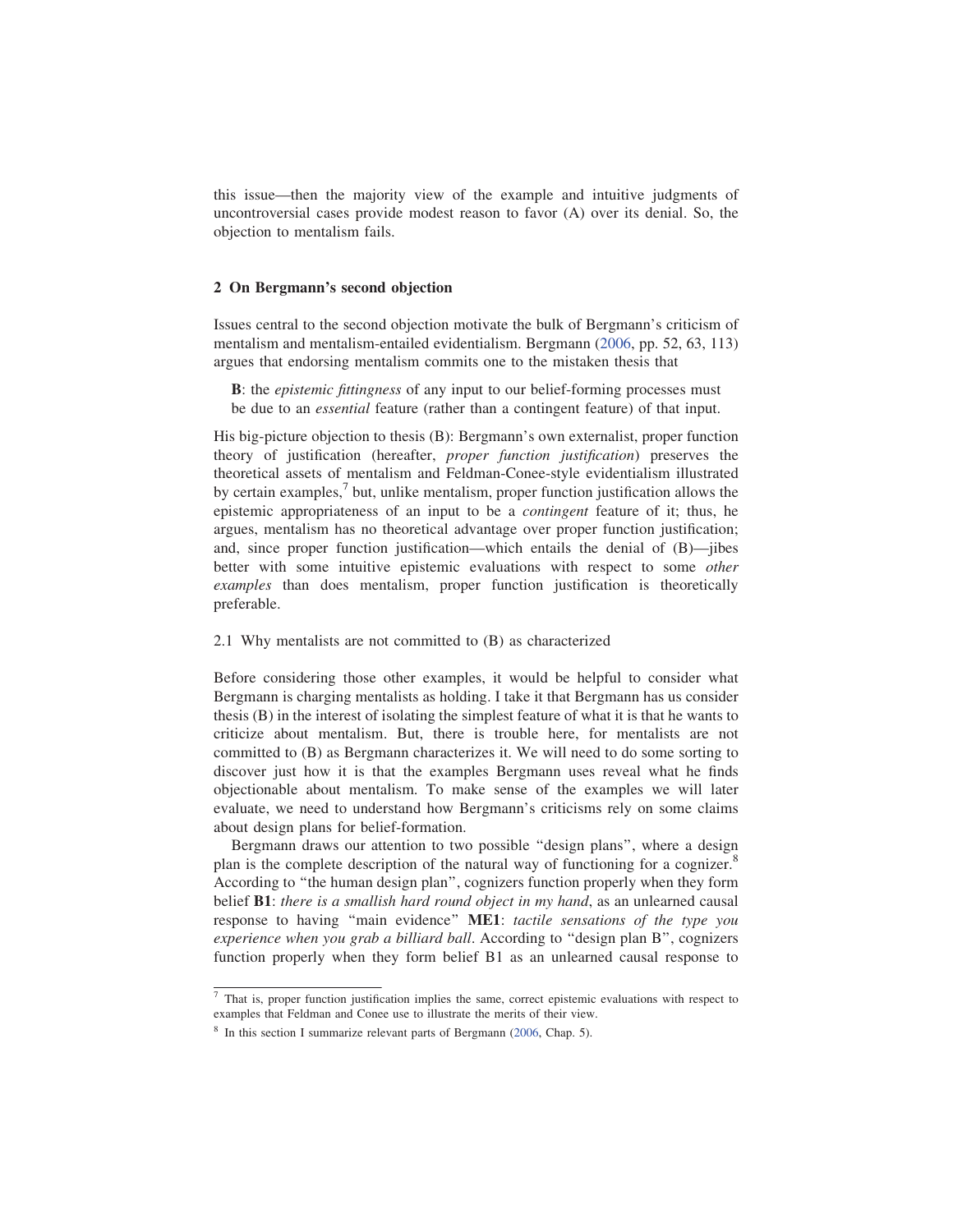having "main evidence" ME2: olfactory sensations of the type you experience when you smell a meadow full of flowers. Bergmann claims that the two processes are on an epistemic par. They exhibit, he thinks, ways in which the epistemic fittingness of evidential inputs to a belief-forming process can vary with respect to cognizers' design plans: although the human design plan makes it epistemically fitting for us to form B1 on the basis of ME1 (but not on the basis of ME2), it could be that some nonhuman design plan makes it epistemically fitting for some nonhuman persons to form B1 on the basis of ME2 (but not on the basis of ME1); thus, he says, thesis (B) is false.

The story and the moral Bergmann draws from it are supposed to be problematic for mentalists, but how so? We are invited to think that mentalism commits one to the view that ME1, but not ME2, can be an epistemically fitting input to a beliefforming process that results in B1; in other words, mentalism implies that ME1, but not ME2, can be a justifier for B1. But, mentalism does not imply this. Indeed, Conee and Feldman—the very mentalists that Bergmann is criticizing—have an excellent reason internal to their view of epistemic justification for denying thesis (B) as Bergmann characterizes it, and yet they remain consistent mentalists. This reason has to do with their view that it is one's total evidence that matters for epistemic justification. For instance, take the sensory experience that one might consider to be an input to a belief-forming process resulting in an external world belief such as B1. Conee and Feldman (2008) explicitly deny that sensory experience alone can justify any external world belief. On their view of justification, it is something about the total evidence (including background evidence, concept acquisition, etc.) that people typically have that justifies external world beliefs. Their particular theory, which they describe as an ''explanatory coherence view of evidential support" (hereafter, the EC view), is that what justifies such a belief involves ''the best available explanation of one's evidence'', where that explanation consists of ''a body of propositions about the world and one's place in it that make the best sense of the existence of one's evidence'' (Conee and Feldman 2008, p. 98). Describing the EC view as a non-traditional version of coherentism, they say, ''The coherence that justifies holds among propositions that assert the existence of the non-doxastic states that constitute one's ultimate evidence and propositions that offer an optimal available explanation of the existence of that evidence'' (Conee and Feldman 2008, p. 98). Perceptual experiences, then, can contribute to the justification of an external world proposition for a person when that proposition is part of the best explanation available to the person of that person's experiences. Accordingly, they might acknowledge that a sensory experience counts as an ''epistemic input'' in a typical case of justified external world belief (so long as ''an epistemic input'' means ''something that contributes to justification''), since a sensory experience is part of the total evidence one has in such a case. But, they are not committed to the view that any particular sensory ''input'' is, in isolation, epistemically fitting.

Consider how these points bear on Bergmann's criticism of mentalism. Bergmann apparently thinks that mentalism entails that, if there is a world (such as what we take to be ours) in which ME1 justifies B1, then there is no possible world in which ME2 justifies B1 (and vice versa). As I have noted, mentalism does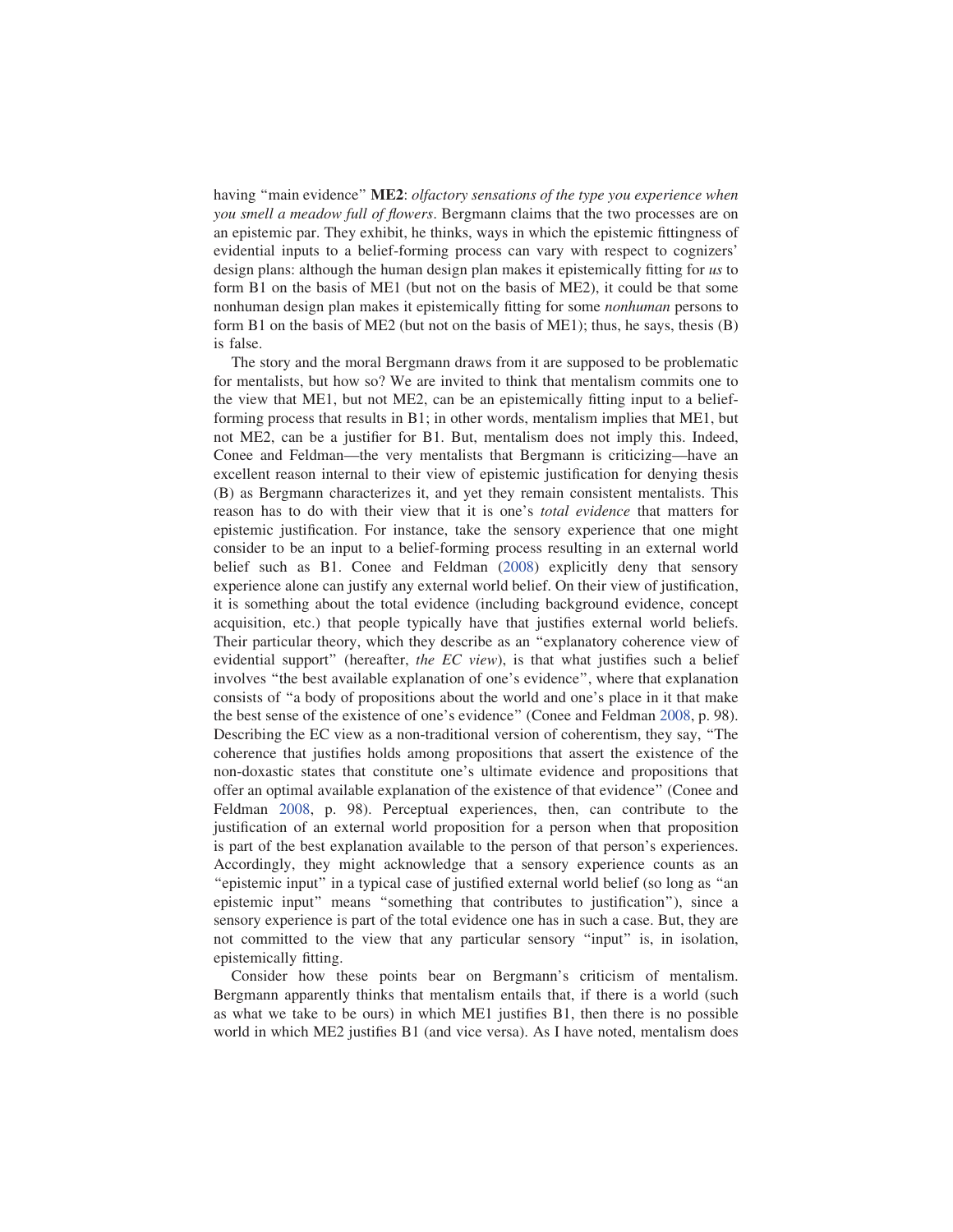not entail that there is any world in which ME1 (or ME2) in isolation justifies B1. Nevertheless, consider the possibilities on the EC view. The view does not preclude ME2's contributing to the justification of B1 for a person. Suppose a world in which a person S grows up in a community of folk whose testimony concerning the relation between ME2 and the content of B1 always confirms the view that ME2 indicates the presence of a hard round object in one's hand, and suppose that S's own ME2 experiences always confirm the relation. In such a case, ME2 could contribute to the justification of B1 for S, since ME2 could be part of the set of experiences that B1 best explains for S. Thus, the EC view, and thus mentalism, does not entail that ME2 cannot be an epistemic input to a belief-forming process that results in B1's being justified for a person; that is, mentalism does not entail that ME2 cannot be epistemically fitting. On the contrary, it could be.

There are two complicating issues worth discussing. First, we should be careful in saying that the EC view allows for either ME1 or ME2 to be an epistemically fitting input to a process resulting in the formation of B1. The EC view would characterize either ME1 or ME2 as an epistemically fitting input only if it were suitably related to other epistemic inputs of the cognizer. Still, there is a straightforward sense in which the EC view is consistent with Bergmann's claim that either ME1 or ME2 could be epistemically fitting and thus be a justifier of B1. So, mentalism is consistent with a human-design-planned cognizer's forming B1 justifiedly upon experiencing ME1, and mentalism is consistent with a non-humandesign-planned cognizer's forming B1 justifiedly upon experiencing ME2. Thus, whatever thesis (B) actually expresses, Bergmann's commentary on (B) gives us no reason to think that mentalists are committed to a false thesis.

Second, Bergmann says that B1 can be justified for a person even though it is an unlearned causal response to either ME1 or ME2. The fact that this external world belief is unlearned should give us pause. Typical justified external world beliefs are surely *learned* doxastic responses. I cannot think of any uncontroversial case of an unlearned doxastic attitude that is justified. So, I doubt that we have any familiar cases of the sort on which to rely in support of Bergmann's conclusion about the case. In the end, I do not think that Bergmann's main criticism of mentalism with respect to thesis (B) and Necessity (discussed below) turns on this issue of whether unlearned external world beliefs can be justified, but if it does, we should note two things: (i) Bergmann's contention about unlearned doxastic responses is no better supported than was his criticism of mentalism with respect to thesis (A); that is, the uncontroversial cases of justified external world belief count against Bergmann's contention that unlearned external world beliefs can be justified; and, (ii) mentalism itself is neutral on the issue of whether unlearned doxastic responses can be justified. Thus, we would do well to look elsewhere to find a relevant dispute.

### 2.2 Bergmann on ''Necessity''

Before dismissing any Bergmannian objection along this line, we should consider Bergmann's objections to what he calls Necessity, for he thinks that mentalists' commitment to thesis (B) is closely related to what he takes to be their commitment to Necessity.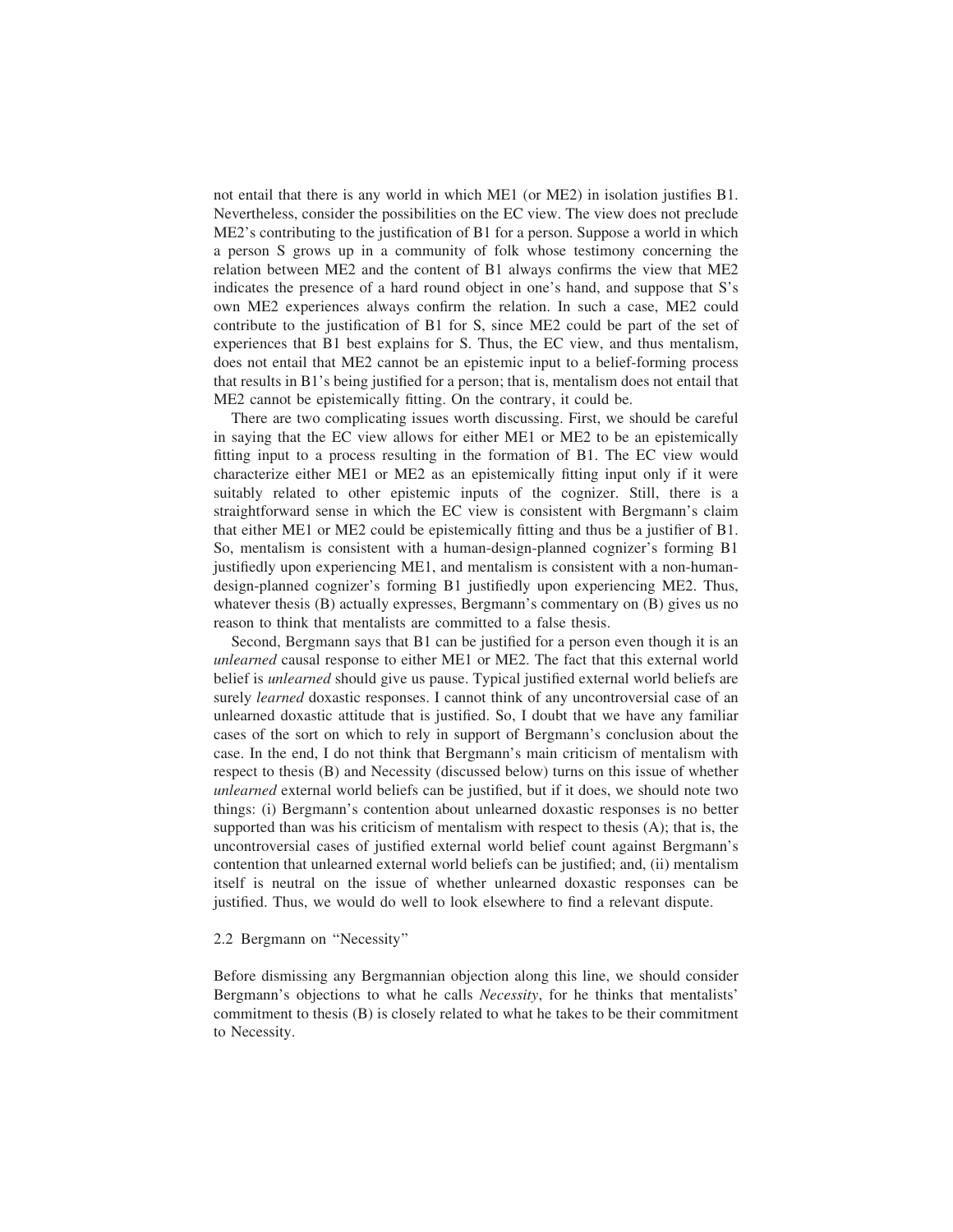Necessity: the [epistemic] fittingness of doxastic response B to evidence E is an essential property of that response to that evidence. (2006, p. 112)

Bergmann (2006, p. 113) treats Necessity as a thesis that paradigm evidentialists, such as Feldman and Conee, are committed to, a thesis that he claims also commits them to thesis  $(B)$ . Like thesis  $(B)$ , what Necessity says is somewhat obscure. Let us try to understand Bergmann's point about it by first considering the examples Bergmann uses to illustrate his criticism of Necessity.

Case III: Due to cognitive malfunction caused by a radiation overdose, a human comes to have the tendency to form B1 in response to ME2. The same overdose also prevents her from ever noticing anything wrong with forming this belief this way. Since ME2 isn't a reliable indicator of the truth of B1, the result is that B1 is not reliably formed.

Case IV: A nonhuman cognizer with "design" plan B forms B1 in response to ''olfactory'' sensation ME2. This belief is a reliably formed belief produced by that cognizer's properly functioning faculties in an appropriate environment for the operation of those faculties.

Case V: A nonhuman cognizer with "design" plan B forms B1 in response to ME2. This belief is a properly functioning unlearned doxastic response for such a creature to ME2. However, since this cognizer is a demon victim whose perceptual beliefs are all artificially produced, ME2 is not produced by actual contact with a billiard ball (nothing like such contact occurs for this cognizer). The result is that B1 is not reliably formed.

Case VI: Due to cognitive malfunction caused by a radiation overdose, a nonhuman cognizer with ''design'' plan B comes to have the tendency to form B1 in response to ''tactile'' sensation ME1. The same overdose also prevents her from ever noticing anything wrong with forming this belief in this way. Since in this environment (which is an appropriate one for this cognizer) ME1 isn't a reliable indicator of the truth of B1, the result is that B1 is not reliably formed. (2006, pp. 137–8).

Bergmann (2006, p. 139) says that reliabilist theories get case V wrong, whereas nonexternalists endorsing Necessity get cases IV, V, and VI wrong. His argument depends on his intuitive judgments about the cases:

In both case IV and case V, B1 seems to be justified. For in those cases …, B1 is a properly functioning and fitting unlearned response to the main evidence despite the fact that, in case V, the belief is formed in an unreliable way. And since case VI is like case III in that B1 is a malfunctioning and unfitting unlearned response to the subject's main evidence, B1 seems to be as unjustified in case VI as it is in case III. (2006, p. 138)

 $9$  Bergmann (2006, p. 113) says, "Evidentialists, by endorsing Necessity, give an affirmative answer to (B)".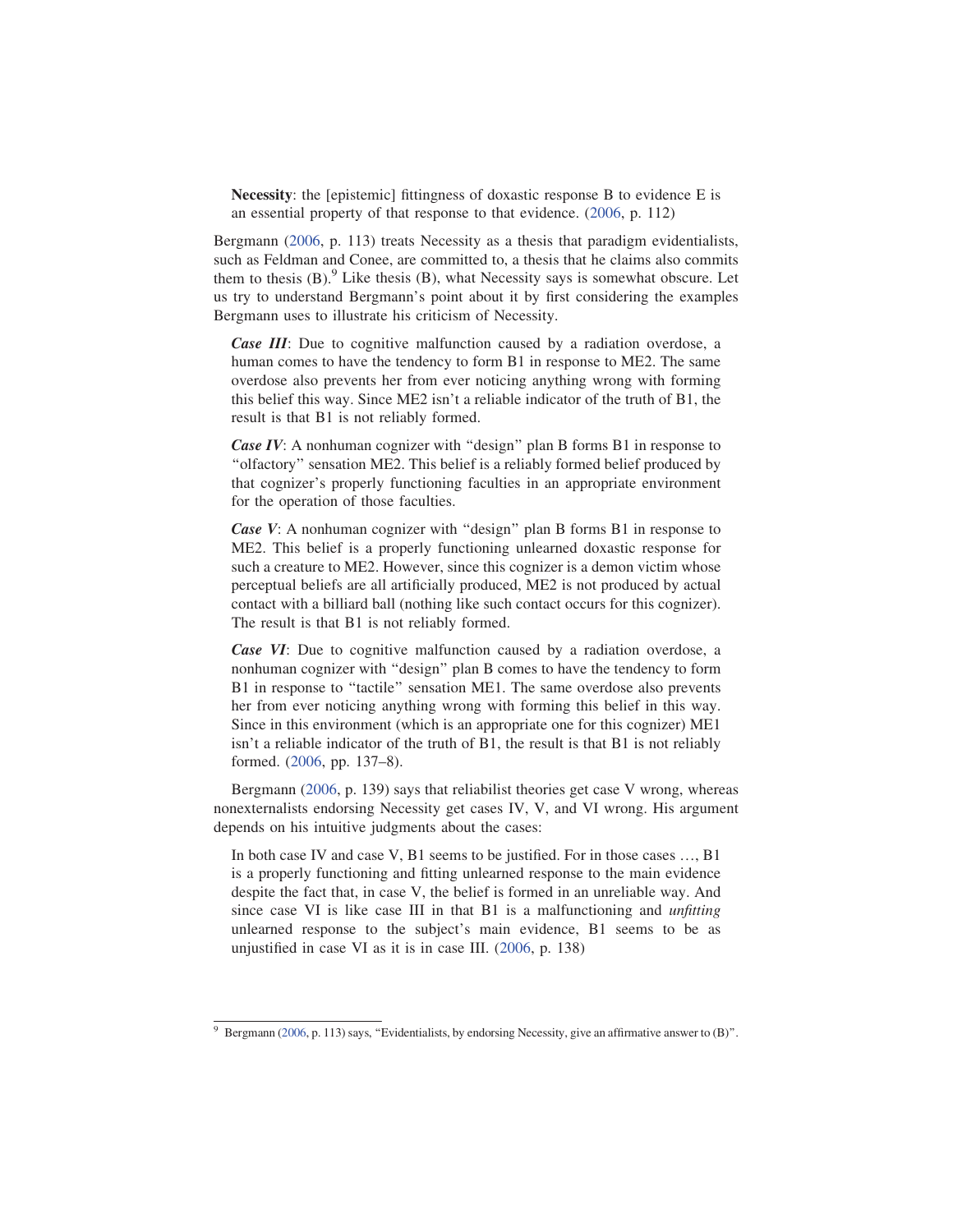## 2.3 The trouble with ''Necessity''

Are mentalists committed to the conclusions about cases IV, V, and VI that Bergmann charges them with? Using the EC view as our mentalist exemplar, note that the cases are under described for our purposes. In cases IV and V we are not told whether ME2 is part of the respective cognizer's total evidence such that the proposition believed is part of the best explanation available to the cognizer. If it is, then the EC view, and thus mentalism, is consistent with Bergmann's claim that B1 is justified. In case VI, we are not told whether ME1 is part of the cognizer's total evidence such that the proposition believed is part of the best explanation available to the cognizer. If it is not, then the EC view, and thus mentalism, is consistent with Bergmann's claim that B1 is unjustified.

Another problem with Bergmann's commentary on Necessity is that the examples used for the purpose of criticizing mentalism and evidentialism rely on cases of unlearned doxastic responses. Case V is explicitly a case of an unlearned doxastic response, and Bergmann's subsequent commentary indicates that the same goes in cases IV and VI. Again, I do not think that Bergmann's main criticism of mentalist evidentialism turns on this issue, but, if it does, my criticism of Bergmann's objection to thesis (B) applies to these cases as well.

#### 2.4 The substantive conflict

We have, so far forth, failed to reveal a problem for mentalism that Bergmann's examples are supposed to provide. To understand the crucial issue, we need to consider further details concerning ''epistemic fittingness'', which appears in both thesis (B) and Necessity. One initial problem with taking Bergmann's objection to mentalism as turning on Necessity is that mentalism itself does not entail Necessity.<sup>10</sup> This is because mentalism does not imply anything substantive about evidence. Nevertheless, since Bergmann treats Necessity as a feature of leading evidentialist views such as Feldman and Conee's, we may consider how Bergmann's view of epistemic fittingness conflicts with features of such views. We may appreciate the substantive conflict by considering some theses in the neighborhood of Necessity that are less obscure and which are accepted by the evidentialists under consideration:

Uniqueness: At any time t and for any person S with any particular total evidence with respect to any proposition p, exactly one (at most) doxastic attitude (belief, or disbelief, or suspension of judgment) toward p is epistemically justified for S at  $t$ .<sup>11</sup>

<sup>&</sup>lt;sup>10</sup> I do not claim that Bergmann takes mentalism to entail Necessity. He explicitly discusses Necessity as a thesis that evidentialists who are mentalists are committed to. I make the textual point for clarity's sake.

 $11$  I think that many evidentialists implicitly endorse Uniqueness. For explicit discussions, see Feldman (2007, p. 205), who endorses Uniqueness; see White (2005), who argues against various anti-Uniqueness views; and see Christensen (2007), who offers some reasons in favor of what he calls ''Rational Uniqueness''—''the view that there is a unique maximally epistemically rational response to any given evidential situation''—saying that he finds the view to be ''quite attractive''.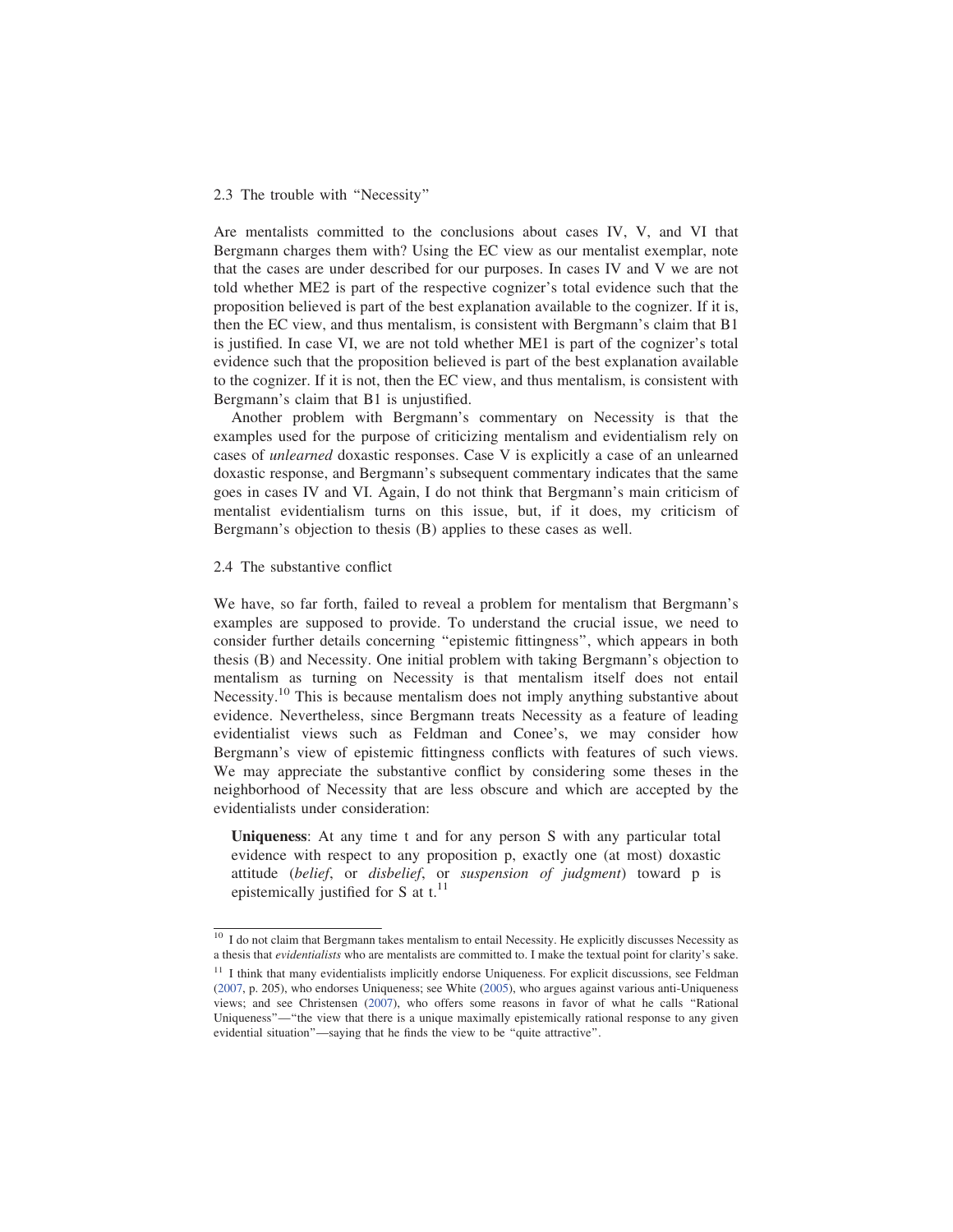Uniqueness is about justification. Bergmann's idea is that what confers justification just is whatever makes a doxastic attitude epistemically fitting. So, the relevant thesis about epistemic fittingness for the relevant evidentialists would be the following:

Necessary Fittingness: At any time t and for any person S with any particular total evidence TE with respect to any proposition p, exactly one (at most) doxastic attitude (belief, or disbelief, or suspension of judgment) toward p is epistemically fitting with respect to TE for S at t.

As we have noted, Bergmann thinks that facts about epistemic fittingness, and thus justification, are contingent on facts about design plans. On his view, if there are two cognizers who possess exactly the same total evidence with respect to p at time t, one can justifiedly *believe* p at t and the other can justifiedly *disbelieve* p at t, and what explains the difference in justification is a difference in design plan. Such a view is plainly inconsistent with Uniqueness and Necessary Fittingness. Thus, we have now located a clear dispute between Bergmann and the evidentialists whose views Bergmann criticizes.

Before discussing the dispute, it may be helpful to distinguish and clarify some components of the evidentialist views I have been discussing. Mentalism—the conjunction of (S) and (M)—was introduced by Feldman and Conee as a means of distinguishing internalist views of justification from externalist views. The EC view—Feldman and Conee's explanatory coherence view of evidential support—is a specific evidentialist view consistent with mentalism. But, mentalism does not entail the EC view; indeed, mentalism does not even entail evidentialism (the view that justification is entirely a matter of one's evidence) $^{12}$ ; and, since views about what constitutes one's evidence can vary, evidentialism does not even entail mentalism. Although Bergmann is not careful in distinguishing mentalism from evidentialism, he is right to locate a serious dispute between paradigm evidentialists and himself concerning facts about doxastic epistemic fittingness; for, those evidentialists (hereafter, *mentalist evidentialists*) are committed to Uniqueness and Necessary Fittingness, which Bergmann denies. For ease of presentation, I will use the term mentalist evidentialism to refer to the conjunction of mentalism, Uniqueness, Necessary Fittingness, and Necessary Support (discussed below).

The question before us is this: what reason does Bergmann offer for denying Necessity (and, by extension, Uniqueness and Necessary Fittingness)? Apart from his commentary on the examples we have considered, the only reason Bergmann proffers is his intuitive judgment that his own view of doxastic fittingness just is epistemic fittingness. His central idea is this: a doxastic response is an epistemically fitting response (i.e., the kind that makes for justified belief) only if it is a *properly* functioning response; and, it is a properly functioning response only if it is consistent with its design plan.

What should we think of the proposal? No doubt it provides a way to understand doxastic fittingness of some sort based on proper function. In cases IV and V, for instance, the cognizers form beliefs just as they were designed to form them, and

<sup>&</sup>lt;sup>12</sup> For instance, responsible belief theorists can count as mentalists without counting as evidentialists.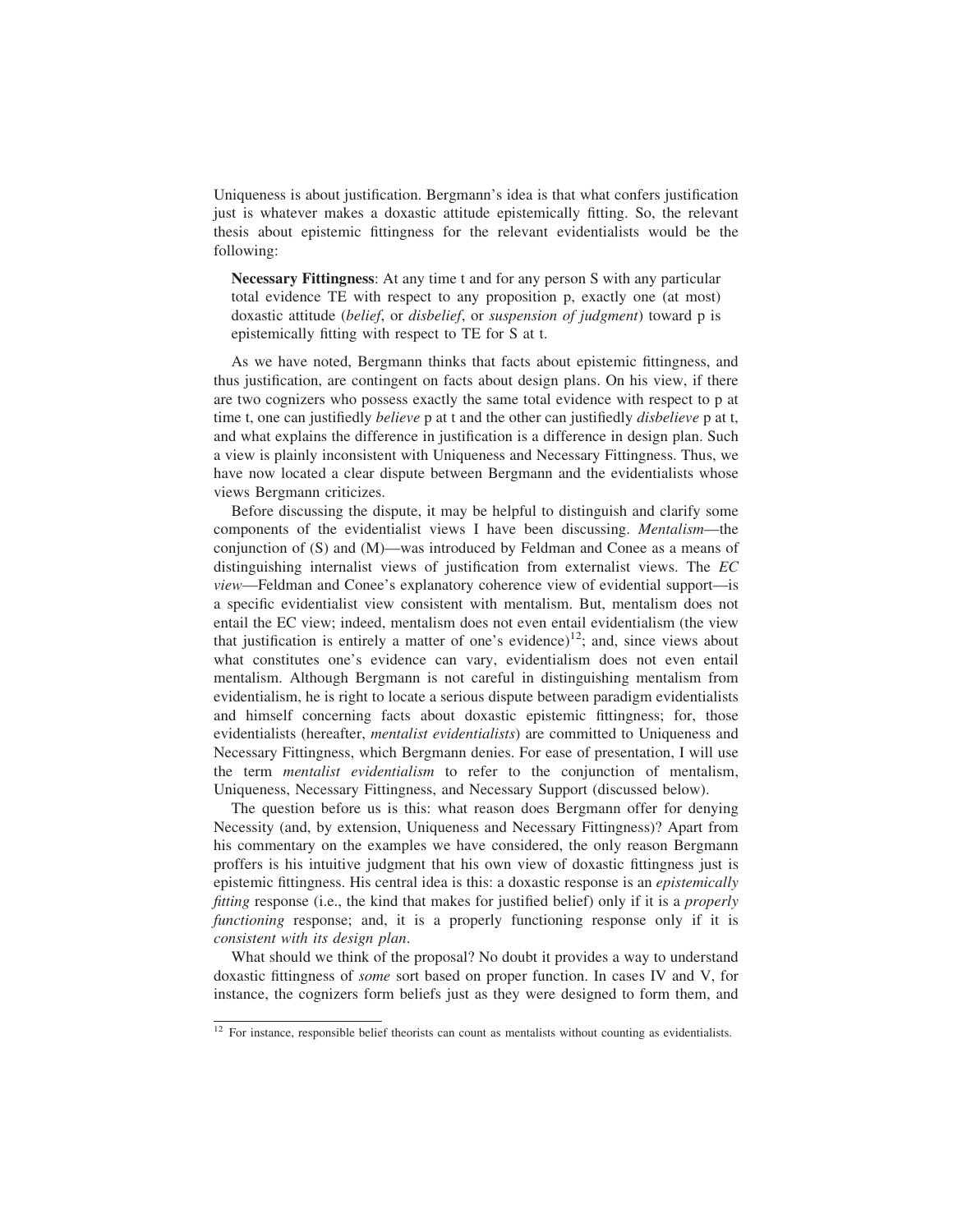that indicates that those beliefs possess some form of doxastic fittingness with respect to a design plan; but, it does not follow that the doxastic fittingness illustrated is epistemic fittingness; indeed, what constitutes epistemic fittingness is the very point at issue. So, if he is to provide good reason—for anyone who does not share his view of epistemic fittingness—to deny mentalist evidentialism on the basis of denying Necessary Fittingness, then he must provide a good non-partisan, independent reason, to believe that his account of doxastic fittingness just is epistemic fittingness, rather than an account consistent with Necessary Fittingness.

We might look for such a reason in Bergmann's commentary on his own theory of justification  $(J_{\text{PF}})$ :

 $J_{PF}$ : S's belief B is justified iff (i) S does not take B to be defeated and (ii) the cognitive faculties producing B are (a) functioning properly, (b) truth-aimed and (c) reliable in the environments for which they were ''designed''. (2006, p. 133)

Bergmann (2006, pp. 134–7) says that he includes clauses (ii) (b) and (ii) (c) in order to ensure that his analysis exemplifies epistemic fittingness. He requires—as do mentalist evidentialists—that epistemic fittingness is ''objective'' in the sense that one's mere thinking that one's belief caused by a cognitive faculty is epistemically fitting is insufficient for actual epistemic fittingness. The idea behind Bergmann's specific view is that his conditions exemplify epistemic fittingness because they have something to do with an objective connection between sources of justified belief and truth, which is an epistemic good. This idea has some plausibility, but it does not show that Bergmann's view of epistemic fittingness is correct, since evidentialists can also plausibly say that epistemic fittingness has something to do with an objective connection between sources of justification and truth. For instance, Feldman and Conee (2004, p. 93)—(and many other nonexternalists)—think that only a well-founded belief that p (i.e., a belief based on what necessarily provides propositional justification with respect to p) exhibits doxastic epistemic fittingness. As Conee (2004) has argued, it is plausible that (1) propositional justification is evidence of the truth of a proposition and (2) the ''truth connection'' between justification and truth is the relation of evidential support. ''Well-foundedness'' just adds that a belief is had on the basis of justifiers of the proposition believed.

More can be said on behalf of mentalist evidentialists' commitment to an objective connection between sources of justified belief and truth. A theoretical asset of mentalist evidentialism is that it is supported by the plausibility of what I call Necessary Support:

Necessary Support: Under all possible conditions, any particular total body of evidence TE with respect to any proposition p is such that one, and only one, of the following is true: (i) TE supports the truth of p, or (ii) TE supports the truth of not-p, or (iii) TE supports the truth of p to the same extent that TE supports the truth of not-p.

Given mentalist evidentialists' commitment to mentalism, Necessary Support, Uniqueness, and Necessary Fittingness, the connection between sources of justified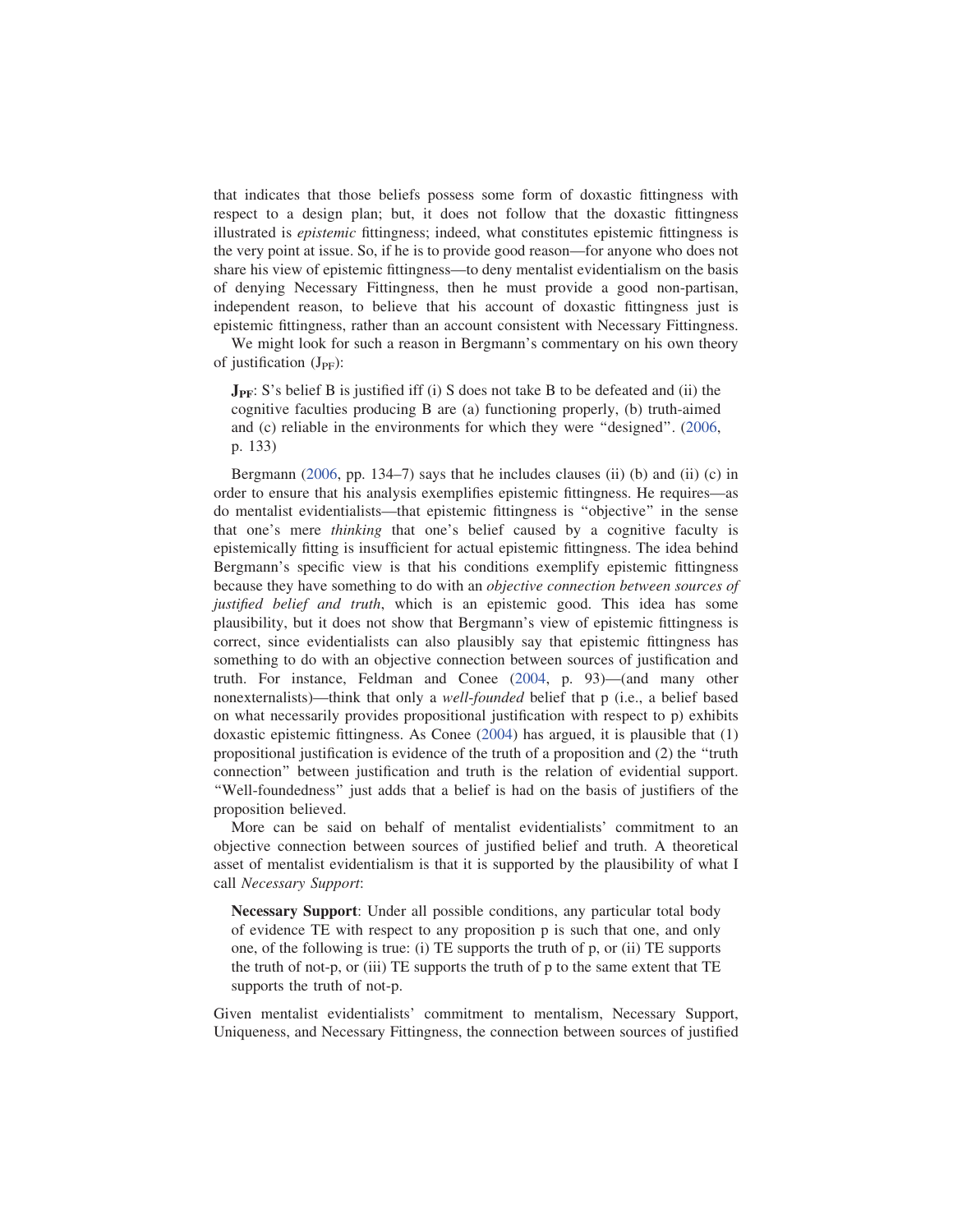belief and truth implied by mentalist evidentialism is ''objective'' in Bergmann's sense. It does not help Bergmann's case to point out that mentalist evidentialism does not entail that justified beliefs are reliably produced, since the same goes for Bergmann's theory.<sup>13</sup>

Does it help Bergmann's case that his theory entails that justified beliefs are reliably produced in the environment(s) for which they were designed, whereas typical evidentialist views do not? I presume that a number of those who think that some kind of reliability is required for justification will think that this point counts in Bergmann's favor, whereas most traditionalists about justification will doubt it. Suppose, though, for the sake of argument, we grant that the point counts in Bergmann's favor.<sup>14</sup> Does it follow that we now have a good, non-question begging reason to deny Necessary Fittingness? No. This is because some views of justification that entail Necessary Fittingness have additional theoretical assets of their own, assets that are at least as intuitively compelling, from a non-partisan perspective, as the one about environmental reliability. I shall illustrate these assets by means of an example that figures in my super-blooper epistemic design objection to  $J_{\rm PF}$ .

# 2.5 The super-blooper epistemic design objection to  $J_{PF}$

The super-blooper epistemic design objection utilizes an example<sup>15</sup>: Suppose that there is a powerful, knowledgeable Humean ''infant deity'' Z who has created cognizers that are approximately as intelligent as humans.<sup>16</sup> Z has designed his cognizers reliably to believe truths in various circumstances of the environment in which he has placed them. Accordingly, the "Z-design plan" calls for Z's created cognizers to form belief B2 (there exists a powerful personal creator, and there is a family of trolls living deep under my planet's surface), as an inference from their belief that **p** (I'm experiencing olfactory sensations O)—which are of the type that ordinary humans have when they smell a meadow full of flowers—and their belief that  $q$  (if p, then there exists a powerful personal creator, and there is a family of trolls living deep under my planet's surface).<sup>17</sup> The cognizers are designed to believe p and q upon physical contact with another Z-designed cognizer, and they are designed not to notice that they have no reason to believe that appreciating the content of q's antecedent provides a good reason to believe q's consequent

<sup>&</sup>lt;sup>13</sup> Bergmann (2006, p. 134) explicitly acknowledges this, treating the point as a theoretical asset of his theory, since it allows for the correct results concerning the new evil demon problem, whereas reliabilist theories do not.

<sup>&</sup>lt;sup>14</sup> As I explain in Sect. 3, there is a good reason to deny that this point counts in Bergmann's favor.

<sup>&</sup>lt;sup>15</sup> This example has roughly the same structure as one in Long (forthcoming), but here it is used for a different purpose.

<sup>&</sup>lt;sup>16</sup> In Part V of his commentary, David Hume (1993) suggests that this much of my imaginary creationand-design story is consistent with what we know of our own world and its human cognizers.

<sup>&</sup>lt;sup>17</sup> For those who want a story: Although Z is an immature deity whose created world falls far short of a best possible world, Z, having recently been infuriated by the deceptions of his older siblings, has developed a passion for honesty and truth about some matters; and, due to his youthful vanity, Z has designed those cognizers such that their happiness depends in part on their believing that Z exists.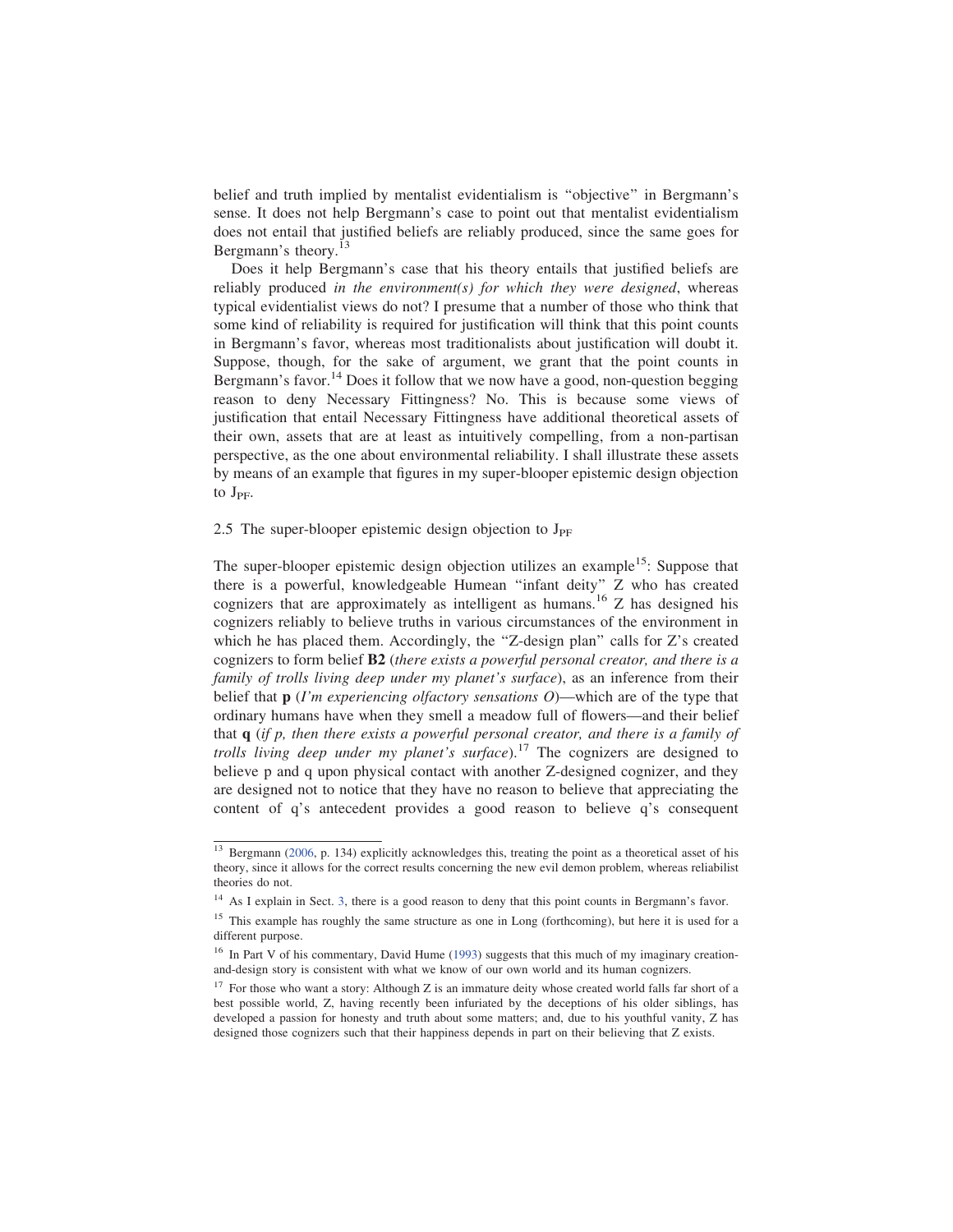(in contrast with the fact that they are designed to appreciate, say, that Rex is *running unaided* gives them reason to believe that  $Rex$  has legs); accordingly, they don't take themselves to have a defeater for q (just as it is with p). Also, being designed to keep all these beliefs to themselves, the cognizers have no reason to believe that there is a family of trolls living under their planet's surface (i.e., it does not seem to them that they have sensory experience of trolls, or that they have heard testimony about actual trolls, etc.).<sup>18</sup> Suppose further that p, q, and the proposition expressed by B2 are all true in the world envisioned whenever a cognizer in that world believes those propositions. Having frequent contact with others, these cognizers frequently engage in a belief-forming inference from (p and q) to the content of B2, forming  $B2$  on the basis of that inference.<sup>19</sup> The cognitive faculties producing those beliefs are successfully aimed at truth (in Bergmann's sense), for those faculties are likely to produce true beliefs when operating in the environment for which they were designed.

Suppose that one Z-designed cognizer, Mork, has just formed B2 as described and that Mork's relevant cognitive faculties are functioning as designed, are truthaimed, are reliable in the environments for which they were designed, and Mork does not take B2 to be defeated.  $J_{PF}$  implies that Mork's belief B2, as well as his belief that p and his belief that q, are epistemically justified. According to Bergmann, then, all of these beliefs exhibit doxastic epistemic fittingness.

However, consultation with  $my$  intuitions (and, I predict, most of yours) about the case produces a very confident belief that Mork's forming B2 in the way indicated does not exhibit epistemic fittingness, even if it exhibits some kind of doxastic fittingness. I daresay that many externalists will agree, for there is good reason to do so. Mork's method is intellectually poor: it is an irrational, objectively bad way to reason, even if he cannot help it and even if it gets him onto the truth.<sup>20</sup> Mentalist evidentialism easily preserves this judgment, in part because it is committed to Necessary Support, which provides support for Necessary Fittingness.

This point seems even more compelling when we add to the story. Suppose that Spork—another cognizer under the Z-design plan—comes to realize that she has reason to think that the truth of q's consequent is not connected to the truth of q's antecedent, and, as a result, Spork disbelieves that q. On the basis of this realization, Spork suspends judgment on the content of B2. It seems that Spork is reasoning well, and this suggests that her disbelief that q and her suspension of judgment on the content of B2 are justified. I think Bergmann would say that the correct evaluation of these attitudes depends on a contingent fact concerning whether

<sup>&</sup>lt;sup>18</sup> For those who want a story: Z has a reason for the cognizers to believe in the trolls' existence: such beliefs are designed to have a salutary role in their unconscious dreams, providing some psychological aid in their struggles against the hardship and suffering that Z predicts they will endure due to details of the particular world Z has designed and created.

<sup>&</sup>lt;sup>19</sup> Other scenarios serve the same point. Simpler Alternative Story (drop the conjunction): Under the conditions described, the cognizers are designed to engage in an inference from  $p$  to the content of B2. Weirder Alternative Story (invalid reasoning): The cognizers are designed to engage in an *invalid* inference, say, if p then  $q$ ; r (I'm a cognizer); thus, the content of B2.

<sup>&</sup>lt;sup>20</sup> And perhaps things are even worse in the Weirder Alternative Story (see footnote 19).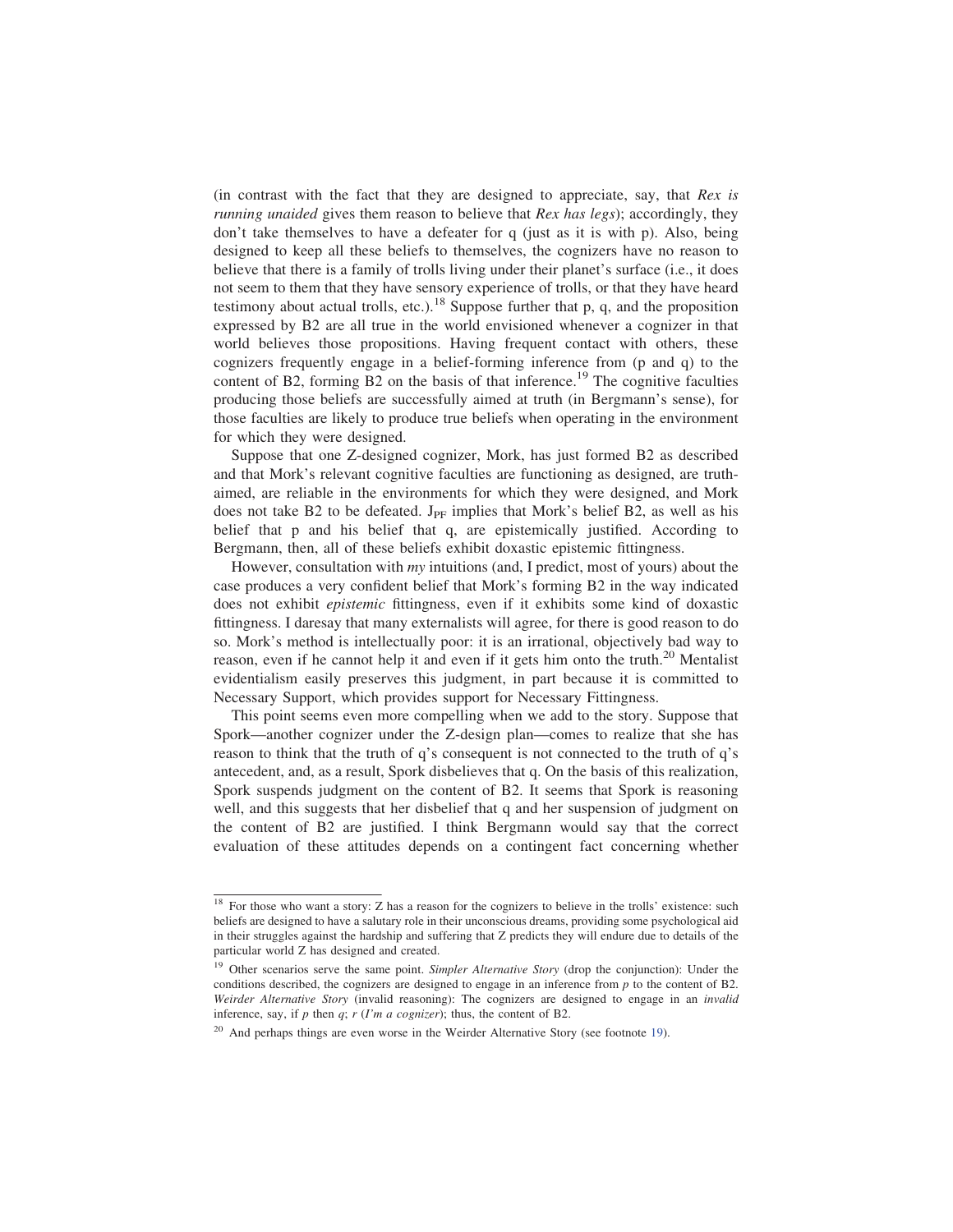Spork's realization is part of the defeater system part of the Z-design plan.<sup>21</sup> So, let us suppose that Spork's realization is not consistent with the Z-design plan's defeater system. Accordingly,  $J_{PF}$  implies that Spork's disbelief that q is unjustified.<sup>22</sup> So,  $J_{PF}$  is mistaken: Spork reasons well, and this suggests that all of her discussed doxastic attitudes are justified; but, she does not believe as designed.<sup>23</sup>

Although I do not claim to have demonstrated that  $J_{PF}$  is false, reflection on the examples gives us a reason to doubt  $J_{PF}$ . What drives our sense that we have such a reason? What else could it be—at the level of abstraction with which we are here concerned—than our sense that Necessary Support and Necessary Fittingness are true? The views preserve our sense that there are essentially good ways and essentially bad ways of engaging in epistemically rational inquiry; the good ways do not become epistemically bad if one's design plan fails to sanction them, and the bad ways do not become epistemically good if one's design plan happens to sanction them. Mentalist evidentialism easily preserves these claims.

The super-blooper epistemic design examples reveal another asset of mentalist evidentialism: it has the resources to secure an intimate relation between epistemic justification and epistemic *rationality*, a relation that has been a hallmark of traditional views of epistemic justification going back at least to the Socrates of Plato's Meno.<sup>24</sup> Typical evidentialist views of justification have it that one must have evidence indicating the truth of a proposition in order for one to be justified in believing that proposition; and, one's having evidence indicating the truth of a proposition very plausibly constitutes one's having a reason to believe that proposition; hence, typical evidentialist views imply that there is an intimate relation between epistemic justification and epistemic rationality.

J<sub>PF</sub>, however, does not imply that there is an intimate relation between epistemic justification and epistemic rationality. Consider the doxastic attitudes of Mork, for example. On J<sub>PF</sub>, Mork's belief that q and his belief B2 are epistemically justified, but those beliefs are not epistemically rational. For his beliefs to be epistemically rational, Mork would have to have a reason with respect to the propositions believed.<sup>25</sup> But, he lacks a reason to believe that q. And, although Mork's belief B2, being the result of an inference, can be said to have been formed on the basis of

 $21$  Bergmann (2006, p. 170) says that "defeater systems" are "similar to belief-forming systems, except that the result of their operation is belief loss not belief production''.

<sup>&</sup>lt;sup>22</sup> Since J<sub>PF</sub> is about belief (and does not mention suspension of judgment), J<sub>PF</sub> seems to be silent on the justificatory status of Spork's suspending judgment on the content of B2.

<sup>&</sup>lt;sup>23</sup> Reflection on the fact that Bergmann builds the defeater system into the relevant design plan for any cognizer prompts the thought that there is little hope of adding a clause to Bergmann's account of epistemic defeat that will both count Spork's belief as justified and avoid entailing Necessary Fittingness or an evidentialist-friendly account of epistemic defeat.

<sup>&</sup>lt;sup>24</sup> According to Plato's Meno [97e], Socrates says that the difference between true belief and knowledge is "an account of the reason why" (Plato, 2002, p. 90).

<sup>&</sup>lt;sup>25</sup> Here I rely on straightforward definitions of "rational": "having reason or understanding" (Webster); ''reason, reasonableness'' (Princeton WordNet); ''of or based on reasoning or reason'' (Oxford English Reference). In recent years, some have used ''rational'' or ''epistemically rational'' in ways that have nothing at all to do with one's having reason, but such uses strike me as untoward stretches of the word. In any case, take my point in the text to be that typical evidentialist views of epistemic justification preserve a tight connection between justified belief and reasonable belief.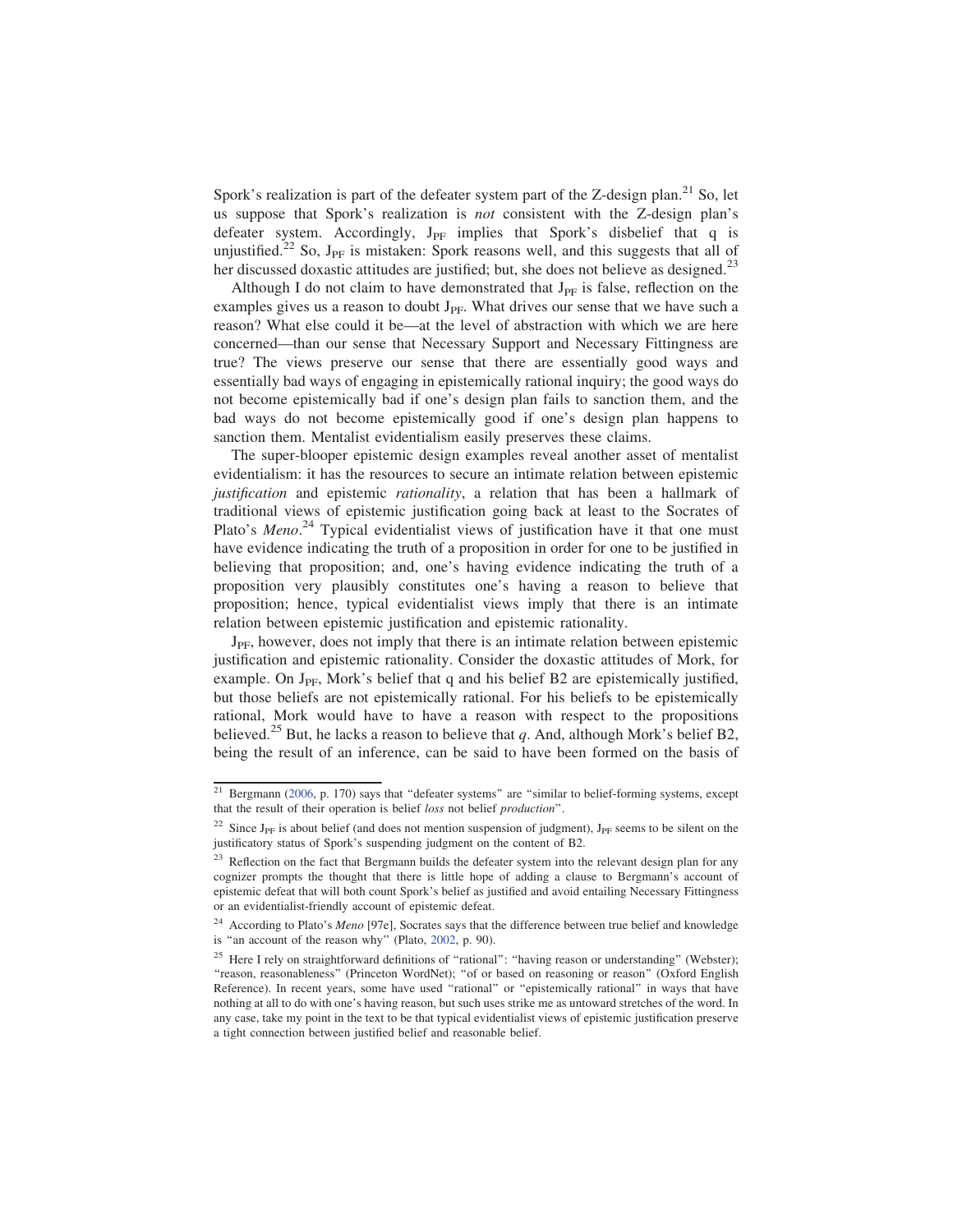reasoning, B2 is surely epistemically irrational, since Mork literally has no reason to believe the content of B2.<sup>26</sup> Now consider the doxastic attitudes of Spork. They are epistemically rational, but according to  $J_{PF}$ , unjustified.<sup>27</sup> Thus,  $J_{PF}$  does not have the resources to secure an intimate relation between justification and rationality.<sup>28</sup>

So, on the one hand we have  $J_{PF}$ , which entails the denial of Necessary Fittingness, since it implies that the epistemic fittingness (or unfittingness) of an agent's doxastic response to the agent's evidence can be due to a contingent feature (i.e., the ''design'' plan, which could vary across possible cognizers); and, on the other we have mentalist evidentialism, which is committed to mentalism, Necessary Support, Uniqueness, and Necessary Fittingness. Each view, we might think from a non-partisan perspective, has some theoretical assets. What reason does Bergmann offer for adjudicating the views? He offers his controversial judgments about the cases we have considered, judgments that are supported by nothing more than the claim that his view of epistemic fittingness—which is revisionary and questionbegging—is correct. Hence, Bergmann has not provided a reason, for anyone who does not share his view of epistemic fittingness, to deny Necessary Fittingness. I conclude that Bergmann's objections directed to thesis (B) and Necessity fail to reveal a problem for mentalism.

## 3 On Bergmann's third objection

Bergmann's third objection to mentalism is that it is ''unmotivated'' (2006, pp. 59–61). He argues for the claim by responding to what he takes to be two proposed motivations for mentalism in work by Feldman and Conee. One is a defense by Feldman of thesis (B). But, for the reasons discussed above, Feldman has not defended (B) or Necessity (as Bergmann characterizes it); so, we should consider Bergmann's discussion of Feldman's argument as applied to mentalist evidentialism. Accordingly, the truth of mentalist evidentialism helps to explain why mentalism can—but externalist theories such as reliabilism cannot—support the intuitively compelling view that demon-worlders have the same justified beliefs as their introspectively identical non-demon-world twins. Bergmann's response is that  $J_{PF}$  does just as well as mentalism on this score, without being committed to reliabilism; hence, Feldman's argument provides no good reason to prefer mentalism over Bergmann's externalism.

The trouble is that  $J_{PF}$  does not do just as well as mentalism with respect to the new evil demon problem. Intuitively, our introspectively identical twins in demon worlds have the same justified beliefs as us despite the fact that they are radically and systematically deceived. J<sub>PF</sub> plausibly gets the right results only in demon worlds in which the cognizers are under roughly the same design plan that we are

 $26$  Mork may feel impelled to believe the content of B2, but a feeling of impulsion is not itself a truthindicating reason. For discussion of this point, see Long 2010: 384–386, Conee 1998, and Conee and Feldman 2004b: 64–67.

<sup>&</sup>lt;sup>27</sup> Spork's suspension of judgment on the content of B2 is an exception, since  $J_{PF}$  says nothing about suspension of judgment.

<sup>&</sup>lt;sup>28</sup> For further discussion of this point, see Long (forthcoming).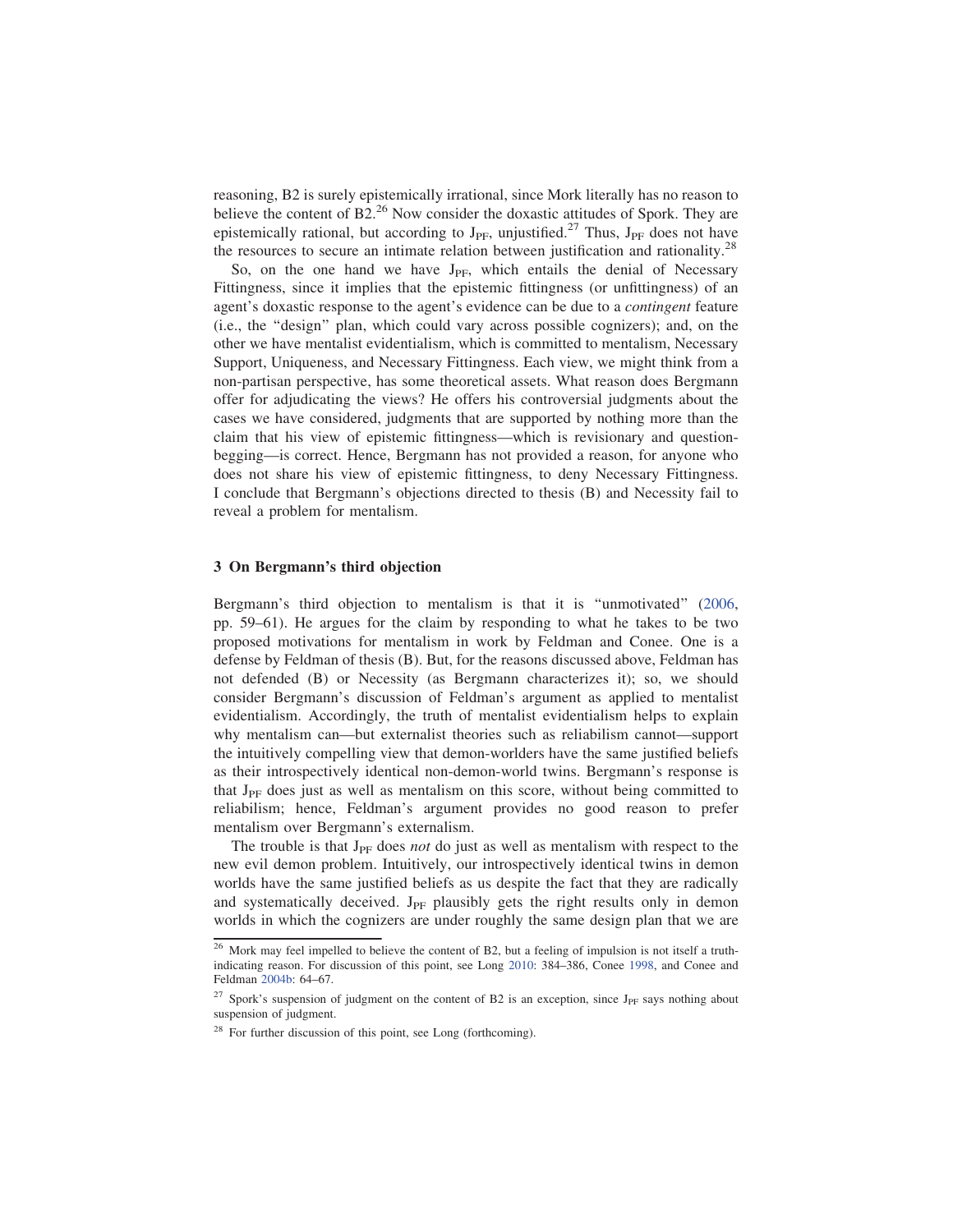under; it gets the wrong results in demon worlds where cognizers have been designed by the demon, for in those worlds, the processes producing the beliefs of our mental twins are not reliable in the environments for which they were designed; thus,  $J_{PF}$  has a severely restricted application in preserving intuitions with respect to the new evil demon problem.<sup>29</sup> Mentalism implies no such restriction on demon worlds. This point provides a significant motivation for mentalism.

The other proposed motivation that Bergmann discusses is Conee and Feldman's claim that mentalism provides the best explanation of our intuitive judgments about certain example pairs. Bergmann's response (2006, pp. 59–60) has two parts: (1) The example pairs Conee and Feldman use in support of their mentalist view are handled easily by  $J_{PF}^{30}$ ; and (2) there are *additional examples* which are better handled by  $J_{PF}$  than by mentalism. But, even if  $J_{PF}$  handles Conee and Feldman's cases as well as mentalism does, once we appreciate the points I have made we are in a position to see that Bergmann's additional examples do not provide any reason to deny mentalism for anyone who does not already accept Bergmann's view of epistemic fittingness: after all, the additional examples Bergmann offers to illustrate the superiority of his theory are the very examples we have considered.

After the dialectical dust settles, all that remains for Bergmann are his intuitive judgments about his examples. But, those judgments are deeply controversial<sup>31</sup>; and, if all we have to go on are epistemologists' intuitions about the cases, they provide modest reason to accept mentalism and mentalist evidentialism (and, thus, to "motivate" them) over  $J_{PF}$ , since, from the perspective of the nonskeptical tradition from which Bergmann is working, every uncontroversial case of justified belief is consistent with the discussed features of mentalism and mentalist evidentialism. But, we now have more to go on, namely, the super-blooper epistemic design objection. Reflection on the example it employs provides additional reason to prefer mentalism and mentalist evidentialism.

Acknowledgments I thank Earl Conee, Richard Feldman, Jonathan Matheson, Kevin McCain, Jason Rogers, and William Rowley for helpful comments.

#### References

Bergmann, M. (2006). Justification without awareness: a defense of epistemic externalism. Oxford: Clarendon Press.

BonJour, L. (1985). The structure of empirical knowledge. Cambridge, MA: Harvard University Press. Christensen, D. (2007). Epistemology of disagreement: the good news. Philosophical Review, 116(2), 187–217.

Conee, E. (1998). Seeing the truth. Philosophy and Phenomenological Research, 58, 847–857.

<sup>&</sup>lt;sup>29</sup> As Bergmann (2006, p. 136) himself points out, on his view it is only "in *some* evil demon cases [that] the subject's beliefs are objectively justified…. What is true in most demon cases is that the subject's beliefs are subjectively justified''. Our topic is what Bergmann calls ''objective justification''.

<sup>&</sup>lt;sup>30</sup> These example pairs are paraphrased in Bergmann (2006, pp. 139–40). The actual examples appear in Conee and Feldman (2004b, pp. 59–61).

<sup>&</sup>lt;sup>31</sup> For additional worries that Bergmann's arguments rely too heavily on his intuitive judgments, see Hetherington (2007).